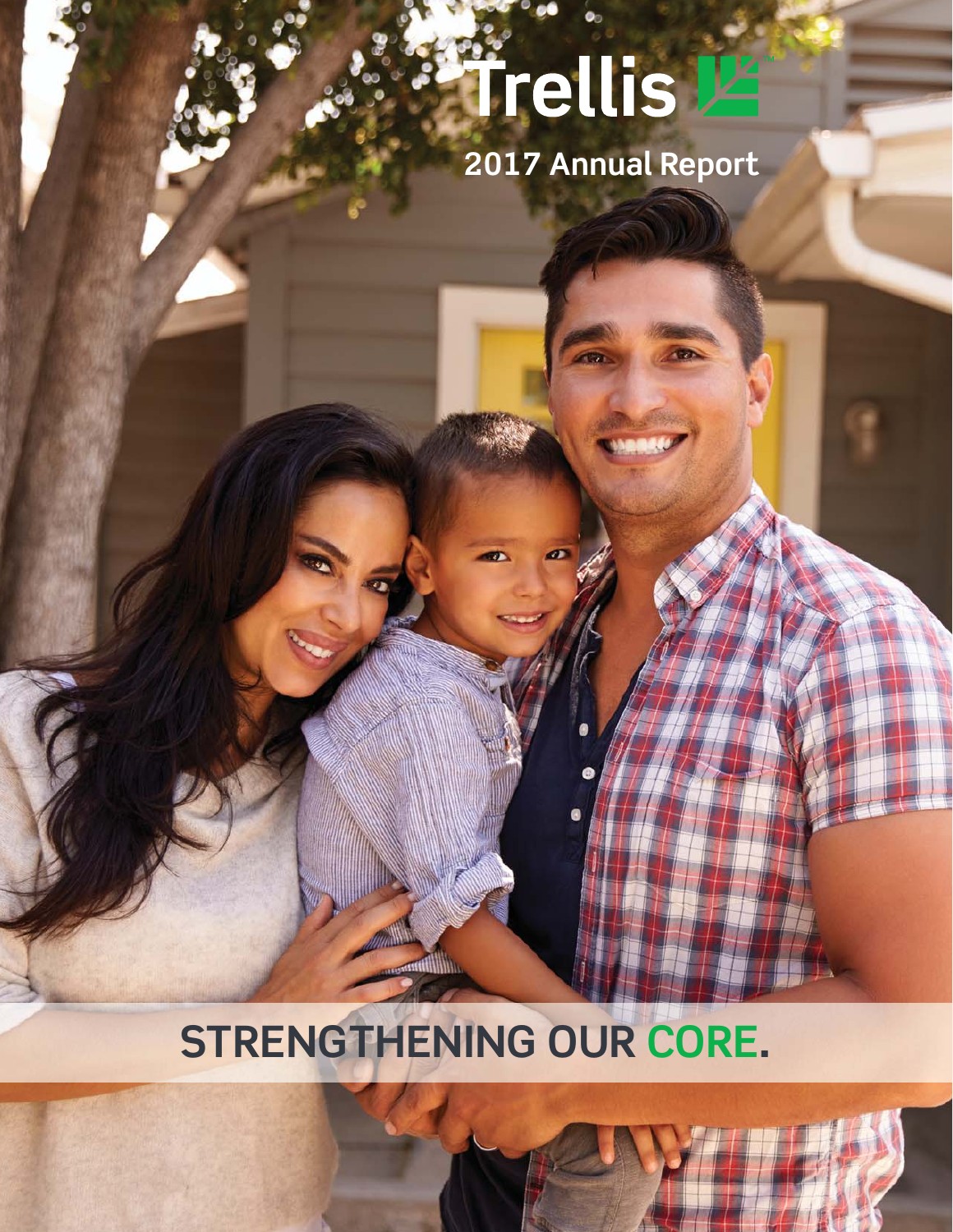#### **From the CEO** Strength, Exercise, Central Core

*"Your core muscles are the sturdy central link in a chain ... No matter where motion starts, it*  ripples upward and downward to adjoining links of the chain ... properly building up your core *cranks up the power. A strong core also enhances balance and stability. Your core is your body's*  powerhouse. A strong, flexible core underpins almost everything you do." (Harvard Health Publishing, the media and publishing division of the Harvard Medical School).

While 42 years is evidence of our uncompromising strength, it's important to regularly take a look at our core – our operations, as well as our products and services – in response to what's happening in our external environment. Making sure each link in our operation is working at its best, examining our business models to ensure their effectiveness in meeting the needs of our clients and accurately assessing the market in which we operate are critical for our sustainability. As such, **Trellis** *spent* **2017 STRENGTHENING OUR CORE.**

As an organization, we reduced expenses and with staff retirements and strategic hires, we better allocated and balanced resources to increase our financial stability and ensure our nimbleness.

The core of the work that Trellis does has always been in counseling and education. Our efforts were rewarded by having our Home Advising Team ranked #1 in the US by eHome America, the premier provider of web-based education programs for prospective first-time home-buyers.

To assess that our hard work was balanced, our targets were accurate and our impacts were reflective of our efforts, in one of our core neighborhoods we conducted our 3rd *Garfield Community Study*. And, in our continuing eff orts to help revitalize our core community, we participated, along with the Phoenix Community Alliance's McDowell Road Revitalization Committee, the City of Phoenix, the Miracle Mile Merchants Association, and Keep Phoenix Beautiful, in the *Miracle Mile Clean-Up* of McDowell Rd.

Critical "links in our chain" are our satisfied clients. They shared their stories and answered questions about home loans, classes, credit scores and assistance programs for first-time home-buyers at our "*Open the Door to Homeownership*" campaign event, hosted by HomeMatters and US Bank. Trellis was one of four housing agencies in the United States, invited by HomeMatters America, to reach out to prospective homeowners in this campaign.

We also launched *SalesForce*, a customer relationship management system that reduced the costs of serving customers and made it easier for them to access our services. They can now go online to create their personal account; upload documents; schedule appointments with Trellis staff; enroll for classes; pay for services; and communicate easily with their personal advisor.

To help meet the increased demand for affordable housing, we unveiled preliminary development plans for a group of townhomes in central Phoenix, our geographical core. The construction of 20 unit town homes, ranging from 2 to 3 bedrooms at 1,400 to 1,800 square feet, is scheduled to start in late-2018.

We cranked up our power in 2017 and invested in our core  $-$  setting the stage to be able to offer the best products and services, in the most cost-effective manner, to best meet the needs of our clients and our communities in the coming years. Combining the strength of our staff , the dedication of our Board and the concerted efforts of all of our partners, Trellis will meet 2018 a more balanced and stable powerhouse poised and eager to address all organizational challenges and market realities.

Patricia Garcia Duarte President and CEO

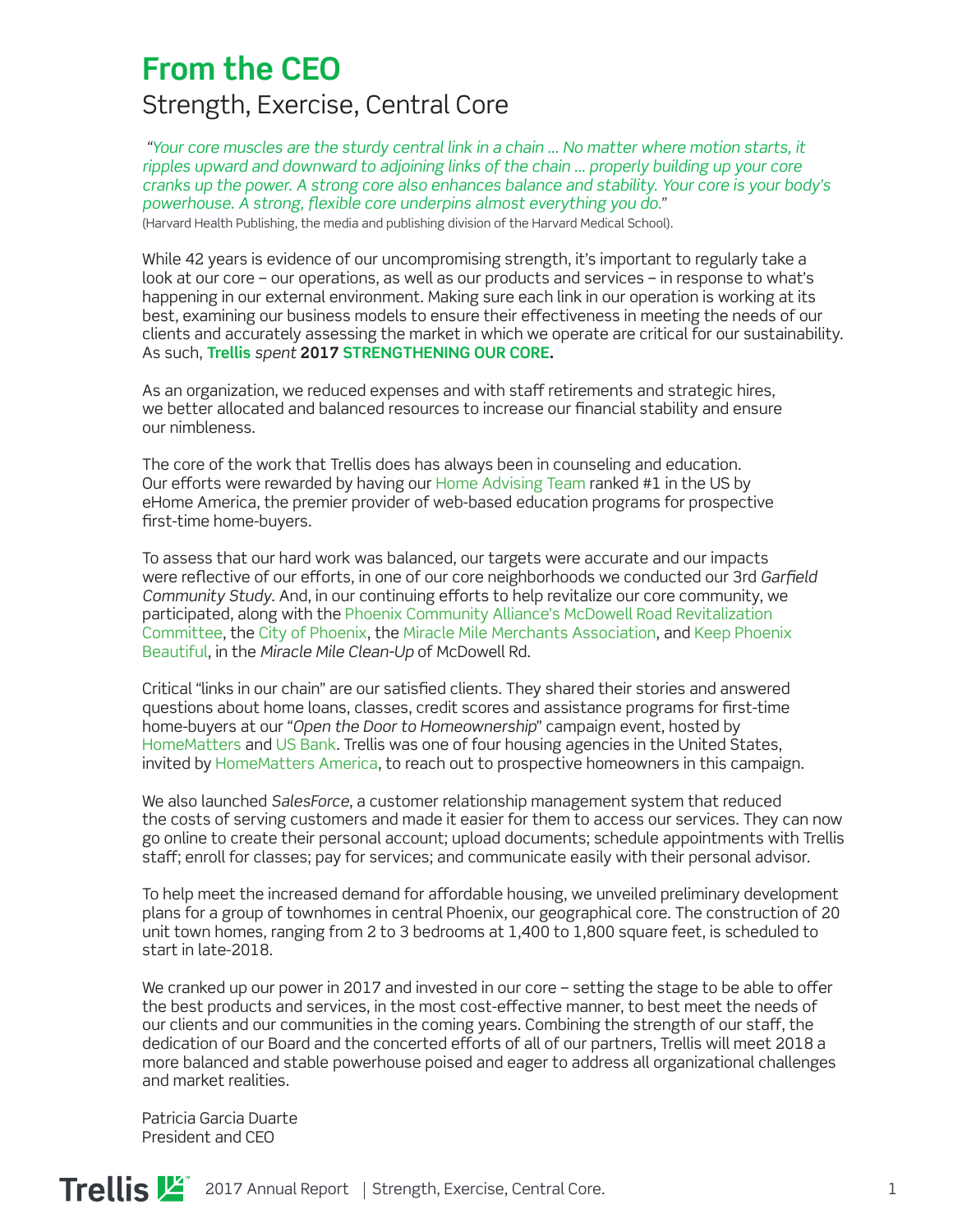# **ACCOMPLISHMENTS**



# **1,215 HOUSEHOLDS**

received pre-purchase, postpurchase, reverse mortgage and foreclosure intervention counseling





#### **3,040 ENROLLED**

in Homebuyer Education or Financial Capability workshops



received Down Payment Assistance and/or mortgages

# **Trellis Financial Capability Participants**

improved their savings with an average increase of \$3,559

**92%** improved their **63%** decreased their **67%** improved their **63%** debt with an average decrease of \$1,938

**57%** improved their credit scores



#### **135 FAMILIES/INDIVIDUALS PURCHASED THEIR FIRST HOMES**

**Trellis E** 2017 Annual Report Strength, Exercise, Central Core. Core 2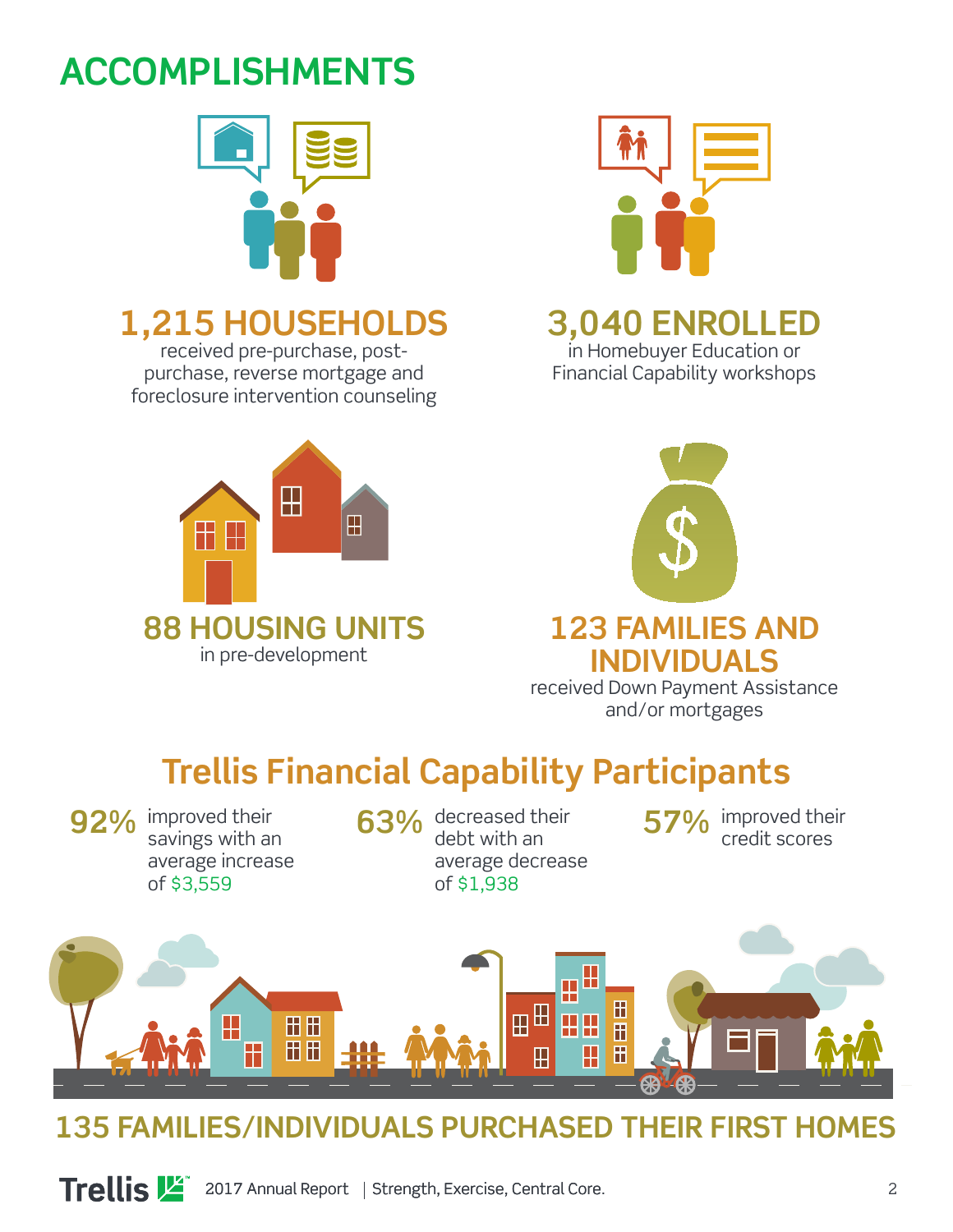## **2017 PHOTO HIGHLIGHTS**



"*I am so grateful to Trellis. I never thought home ownership as possible for me.*"

ShaWanda Brewer









McDowell Corridor ...Jazzing it up!







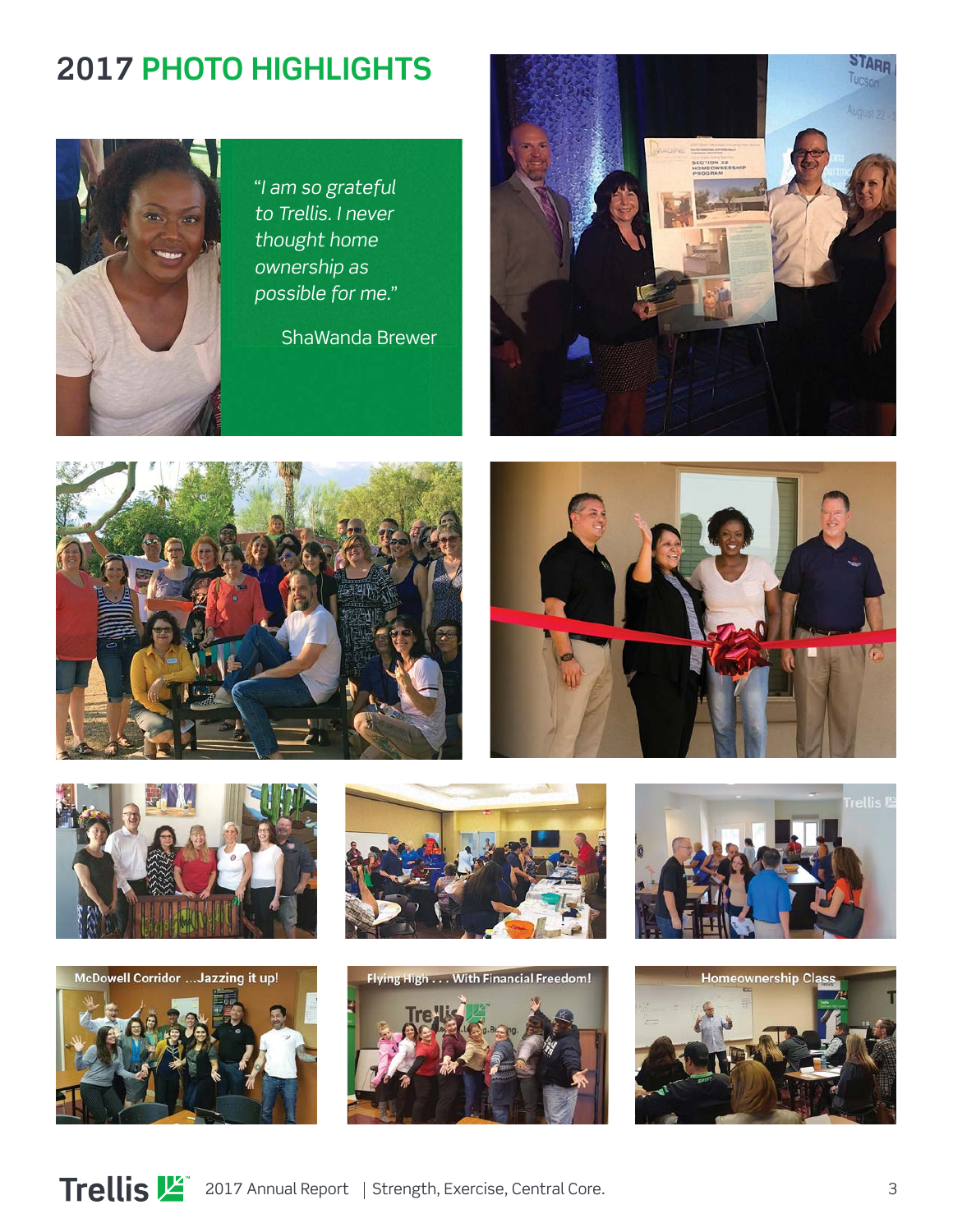#### **2017 FINANCIALS** Consolidated Statements of Activities

| <b>SUPPORT AND REVENUE</b><br>Public Support                                             | 12/31/17                       | 12/31/16                         |
|------------------------------------------------------------------------------------------|--------------------------------|----------------------------------|
| Governmental grants<br>Nongovernmental grants and contributions<br>Contributions in-kind | \$883,537<br>694,155<br>59,660 | \$3,740,756<br>512,995<br>11,813 |
| <b>TOTAL SUPPORT</b>                                                                     | 1,637,352                      | 4,265,564                        |
| Revenue                                                                                  |                                |                                  |
| Fees                                                                                     | 883,213                        | 1,527,066                        |
| Interest income on mortgages                                                             | 176,385                        | 175,291                          |
| Investment income                                                                        | 1,110                          | 1,481                            |
| Net sales of property inventory                                                          | 35,962                         | 85,723                           |
| Other revenue                                                                            | 75,293                         |                                  |
| <b>TOTAL REVENUE</b>                                                                     | 1,171,963                      | 1,789,561                        |
| <b>TOTAL SUPPORT AND REVENUE</b>                                                         | \$2,809,315                    | \$6,055,125                      |
| <b>EXPENSES</b>                                                                          |                                |                                  |
| <b>Program Services</b>                                                                  |                                |                                  |
| Homebuyer counseling and education                                                       | 585,674                        | 625,906                          |
| Loan services                                                                            | 747,698                        | 3,686,363                        |
| Affordable housing development                                                           | 423,778                        | 478,490                          |
| La Ciudad, LLC                                                                           | 120,975                        | 119,194                          |
| <b>TOTAL PROGRAM SERVICES</b>                                                            | \$1,878,125                    | \$4,909,953                      |
| <b>Supporting Services</b>                                                               |                                |                                  |
| Management and general                                                                   | 854,070                        | 872,254                          |
| Resource development                                                                     | 49,003                         | 69,544                           |
| Community outreach                                                                       | 73,382                         | 89,645                           |
| TOTAL SUPPORTING SERVICES                                                                | 976,455                        | 1,031,443                        |
| <b>TOTAL EXPENSES</b>                                                                    | 2,854,580                      | 5,941,396                        |
| <b>OTHER CHANGES IN NET ASSETS</b>                                                       |                                |                                  |
| Property held for sale impairment loss                                                   |                                | (100,000)                        |
| Gain on sale of assets                                                                   | 102,504                        |                                  |
| <b>CHANGE IN NET ASSETS</b>                                                              | 57,239                         | 13,729                           |
| NET ASSETS, BEGINNING OF YEAR                                                            | 10,523,076                     | 10,509,347                       |
| <b>NET ASSETS, END OF YEAR</b>                                                           | \$10,580,315                   | \$10,523,076                     |
|                                                                                          |                                |                                  |

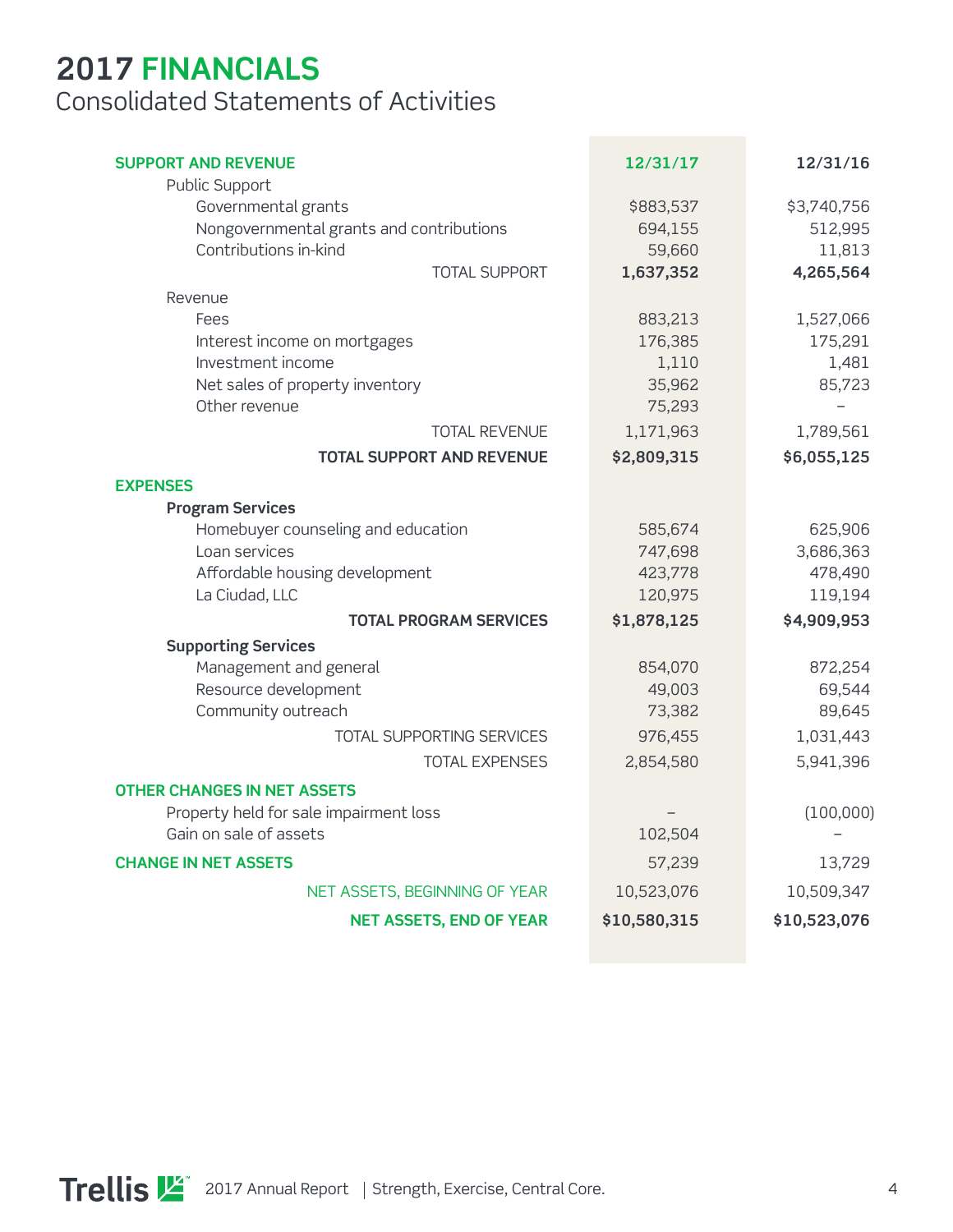#### **2017 FINANCIALS**

Consolidated Statements of Financial Position

| <b>ASSETS</b><br><b>CURRENT ASSETS</b>                      | 12/31/17     | 12/31/16     |
|-------------------------------------------------------------|--------------|--------------|
| Cash and cash equivalents                                   | \$2,948,510  | \$5,297,278  |
| Restricted cash                                             | 236,958      | 266,085      |
| Promises to give                                            | 100,000      |              |
| Governmental receivables                                    | 60,322       | 59,970       |
| Mortgage loans receivable, current                          | 122,398      | 142,230      |
| Note receivable, current                                    | 200,847      | 73,116       |
| Other receivables                                           | 39,010       | 70,605       |
| Prepaid expenses and deposits                               | 88,338       | 107,254      |
| Property inventory                                          | 2,914,117    | 2,549,341    |
| <b>TOTAL CURRENT ASSETS</b>                                 | 6,710,500    | 8,565,879    |
| PROPERTY AND EQUIPMENT, net                                 | 2,166,101    | 2,277,155    |
| <b>OTHER ASSETS</b>                                         |              |              |
| Mortgage loans receivable, net of current portion/allowance | 4,511,054    | 3,418,977    |
| Note receivable, net of current portion                     |              | 206,790      |
| Investments                                                 | 70,494       | 47,979       |
| TOTAL OTHER ASSETS                                          | 4,581,548    | 3,673,746    |
| <b>TOTAL ASSETS</b>                                         | \$13,458,149 | \$14,516,780 |
| <b>LIABILITIES AND NET ASSETS</b>                           |              |              |
| <b>CURRENT LIABILITIES</b>                                  |              |              |
| Accounts payable and accrued expenses                       | \$106,830    | \$648,133    |
| Deferred revenue                                            | 173,648      | 468,666      |
| Line of credit                                              | 842,112      | 1,132,870    |
| Due to City of Phoenix                                      | 58,334       | 58,334       |
| Loan impounds and client deposits                           | 3,780        | 81,078       |
| Deferred compensation liability                             | 70,494       | 47,979       |
| Notes payable, current                                      | 268,750      | 231,522      |
| TOTAL CURRENT LIABILITIES                                   | 1,523,948    | 2,668,582    |
| NOTES PAYABLE, net of current portion                       | 1,353,886    | 1,325,122    |
| <b>TOTAL LIABILITIES</b>                                    | 2,877,834    | 3,993,704    |
| <b>NET ASSETS</b>                                           |              |              |
| Unrestricted                                                | 7,992,845    | 7,878,762    |
| Temporarily restricted                                      | 1,866,051    | 1,613,715    |
| Permanently restricted                                      | 721,419      | 1,030,599    |
| TOTAL NET ASSETS                                            | 10,580,315   | 10,523,076   |
| <b>TOTAL LIABILITIES AND NET ASSETS</b>                     | \$13,458,149 | \$14,516,780 |

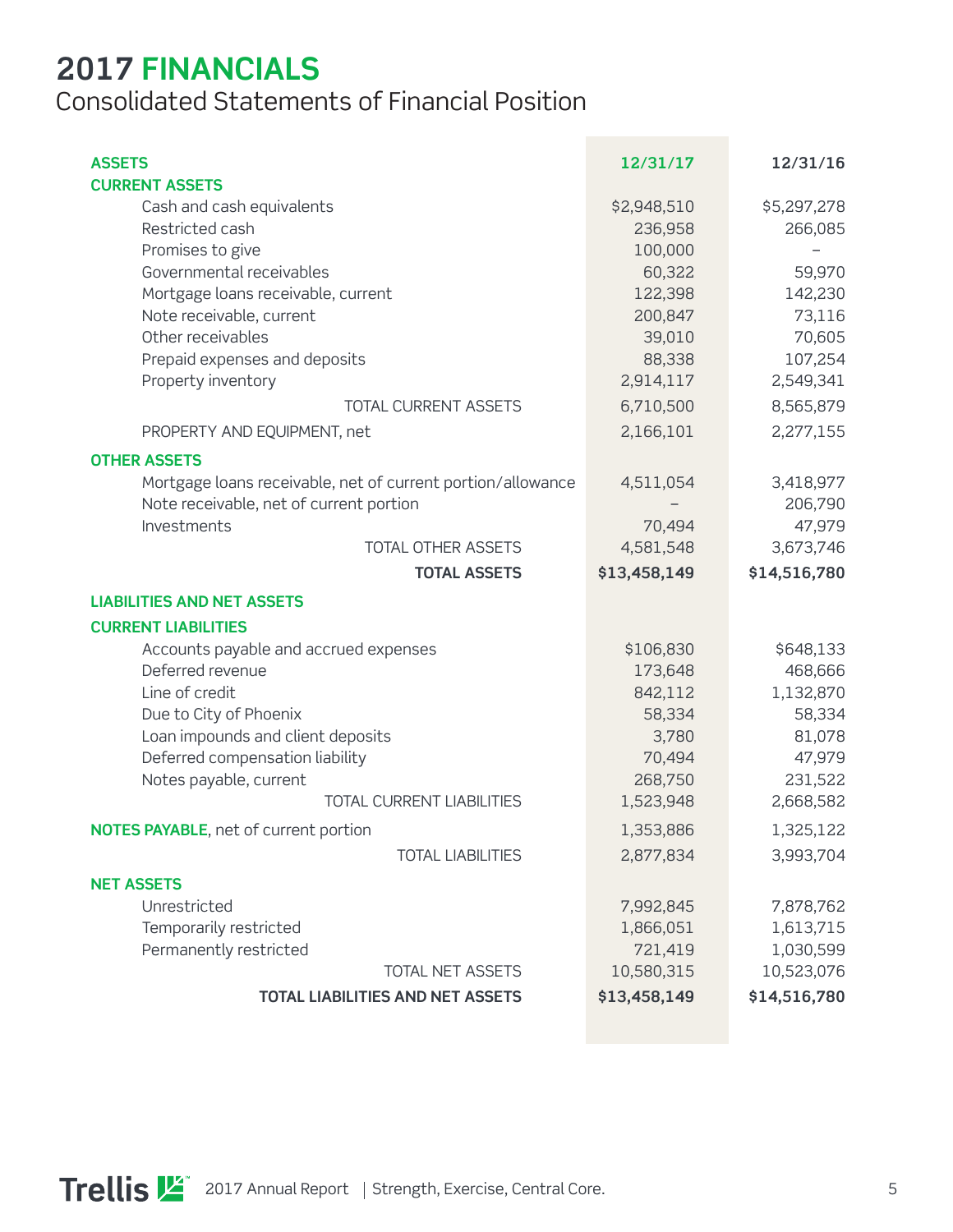## **2017 CONTRIBUTORS**

#### **HOMEOWNERSHIP CENTER PARTNERS**

(\$25,000 and above)

Freddie Mac JPMorgan Chase State Farm Bank of America Nordstrom Bank

#### **CORPORATE, GOVERNMENT & FOUNDATIONS**

Alliance Bank of Arizona Bank of Arizona Bank of the West Bankers Trust BBVA Compass Bank BMO Harris Bank Chase Foundation Comerica Bank Desert Schools Federal C.U. Fidelity Charitable First Bank

Johnson Bank Kroger Lopez Schulz Realty LLC Mother Bunch Brewing Mutual of Omaha Bank National Bank of Arizona NNA Fund - Home Matters Northern Trust Raza Development Fund Wells Fargo Foundation

#### **THE 2017 TRELLIS BOARD OF DIRECTORS**

Brown, Dave Busching, Marcia Butler, Reid W. Chin Foo, Angelo Eisenbarth Hager, CJ Gonzalez, Sarah, *Secretary* Jonovich, Deanna Lopez, Armida Martinez Tovar, Ramona *Vice Chair*

McSweeney, Christine Montes, Gina Parsons, Robert (Bob) *Treasurer* Perez, Art, *Chair* Ruiz, Alicia O. Walters, Erik Wells, Kate

#### **2017 TRELLIS COMMUNITY DEVELOPMENT**

Butler, Reid W. Lopez, Armida Ruiz, Alicia O. Scheel, Bill Schwake, David Seabury, Chester, PhD Tapia, Hugo, PhD